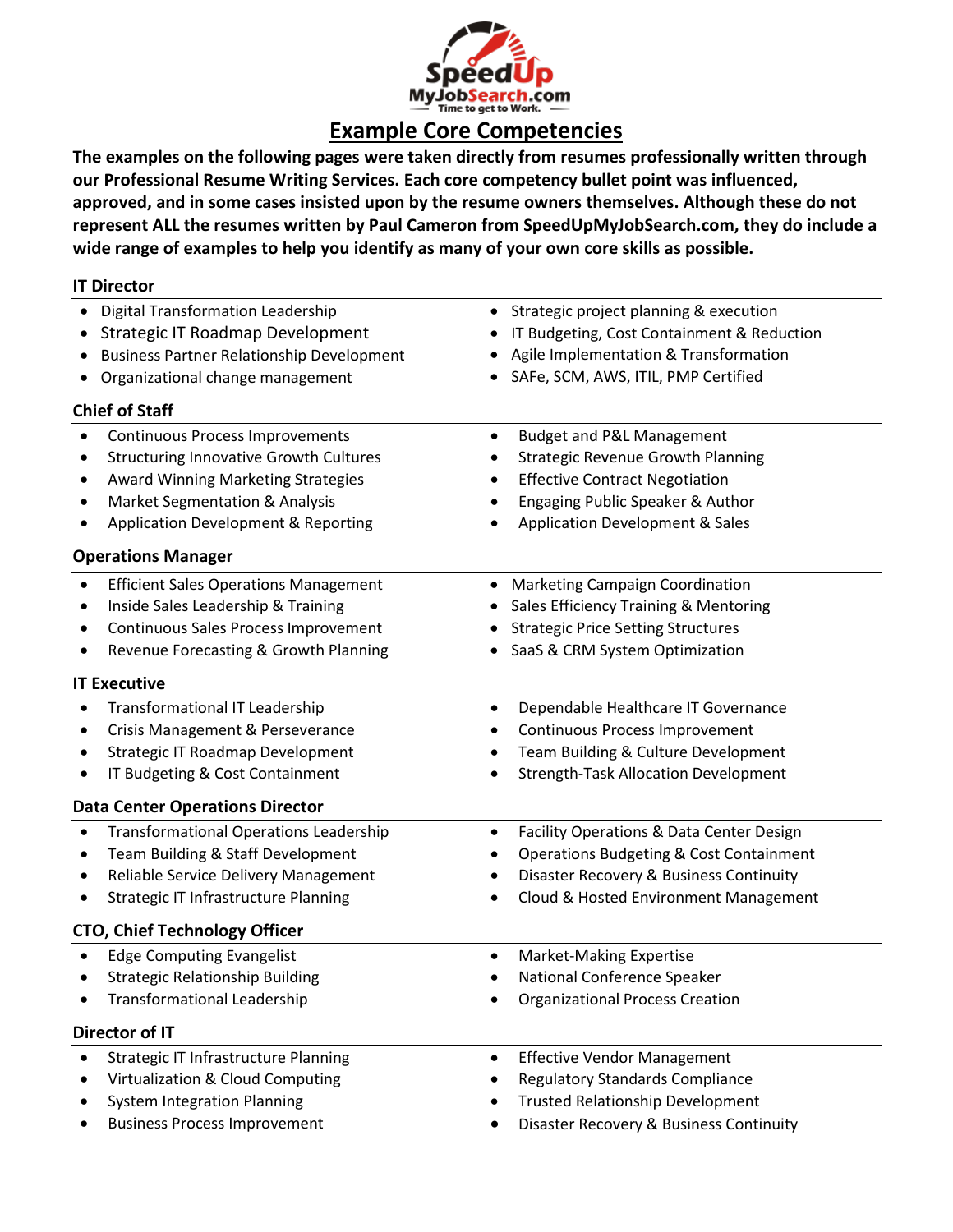

#### **Director of IT**

| $\bullet$ | <b>Information Security &amp; Risk Management</b>      | Team Development & Empowerment<br>٠                        |
|-----------|--------------------------------------------------------|------------------------------------------------------------|
| $\bullet$ | Disaster Recovery & Continuity Planning                | M&A Planning & Implementation                              |
|           | <b>Strategic Cost Containment &amp; Reduction</b>      | Enterprise Application Architecture & Design               |
|           | <b>Program Manager and Agile Coach</b>                 |                                                            |
| $\bullet$ | Agile Transformation and Coaching                      | Leading Software Development in multiple<br>$\bullet$      |
| ٠         | Program and Portfolio Management                       | technology stacks (.NET, Java Platforms)                   |
| ٠         | <b>Project Management and Rescue</b>                   | IT Governance Process Development and<br>٠                 |
|           | <b>Resource and Capacity Management</b>                | Implementation                                             |
| ٠         | Offshore Team Building & Management                    | Product & Technology Roadmap Development                   |
| ٠         | <b>Business Applications &amp; Process Improvement</b> | and Management                                             |
|           | <b>Data Science Director</b>                           |                                                            |
| $\bullet$ | Proactive Fraud Investigator                           | <b>High-Quality Service Delivery</b><br>$\bullet$          |
|           | Leadership Development                                 | FCRM & Actimize Expertise                                  |
|           | Key Relationship Development                           | SAS, SQL, & Business Objects                               |
|           | <b>International CEO, President</b>                    |                                                            |
| $\bullet$ | New Market Segmentation & Analysis                     | <b>Effective Acquisition Planning &amp; Execution</b><br>٠ |
| $\bullet$ | <b>Strategic Revenue Growth Planning</b>               | <b>Global Talent Procurement On-Demand</b>                 |
|           | SaaS Product Marketing Expertise                       | International Cultural Competency<br>٠                     |
|           | <b>Project Coordinator / Psychologist</b>              |                                                            |
| $\bullet$ | Project Planning & Coordination                        | Relationship Building & Management<br>٠                    |
| $\bullet$ | <b>Effective Strength-Task Allocation</b>              | <b>Exceptional Research Skills</b>                         |
| ٠         | Timeline Tracking & Delivery Management                | Reliable Organization & Time Management<br>٠               |
|           | Detailed Assessments & Reporting                       | MS Word (Excel, Word, PowerPoint)                          |
|           | <b>Telecom Executive</b>                               |                                                            |
| $\bullet$ | Process Development & Standardization                  | <b>Client Relationship Development</b><br>٠                |
| ٠         | <b>Strategic Revenue Growth Planning</b>               | <b>Effective Contract Negotiation</b><br>٠                 |
| ٠         | Product Management & Expansion                         | Staff Performance & Empowerment                            |
|           | Carrier & Vendor Management                            | Market Development & Branding                              |
|           | <b>Customer Satisfaction &amp; Retention</b>           | IT Operations & Network Engineering                        |
|           | <b>Senior Program Manager</b>                          |                                                            |
| $\bullet$ | Program Management                                     | <b>Client Relationship Management</b><br>$\bullet$         |
|           | <b>Strategic Infrastructure Planning</b>               | <b>Budget and Cost Containment</b>                         |
|           | IT Security, CISSP                                     | Enterprise Network Architecture                            |
|           | <b>Global System Migrations</b>                        | AWS, Azure, Cloud Technologies                             |
|           | <b>Project Manager - Nonprofit</b>                     |                                                            |
|           | Project Management & Coordination                      | Relationship Building & Management<br>$\bullet$            |
|           | <b>Efficient Event Management</b>                      | <b>Confident Public Speaking &amp; Presentation Skills</b> |
|           | <b>Business Process Improvement</b>                    | MS Project, Excel Pivot Table, & Macro Design              |
|           | <b>Exceptional Research Skills</b>                     | Responsible, Adaptable, & Highly Determined                |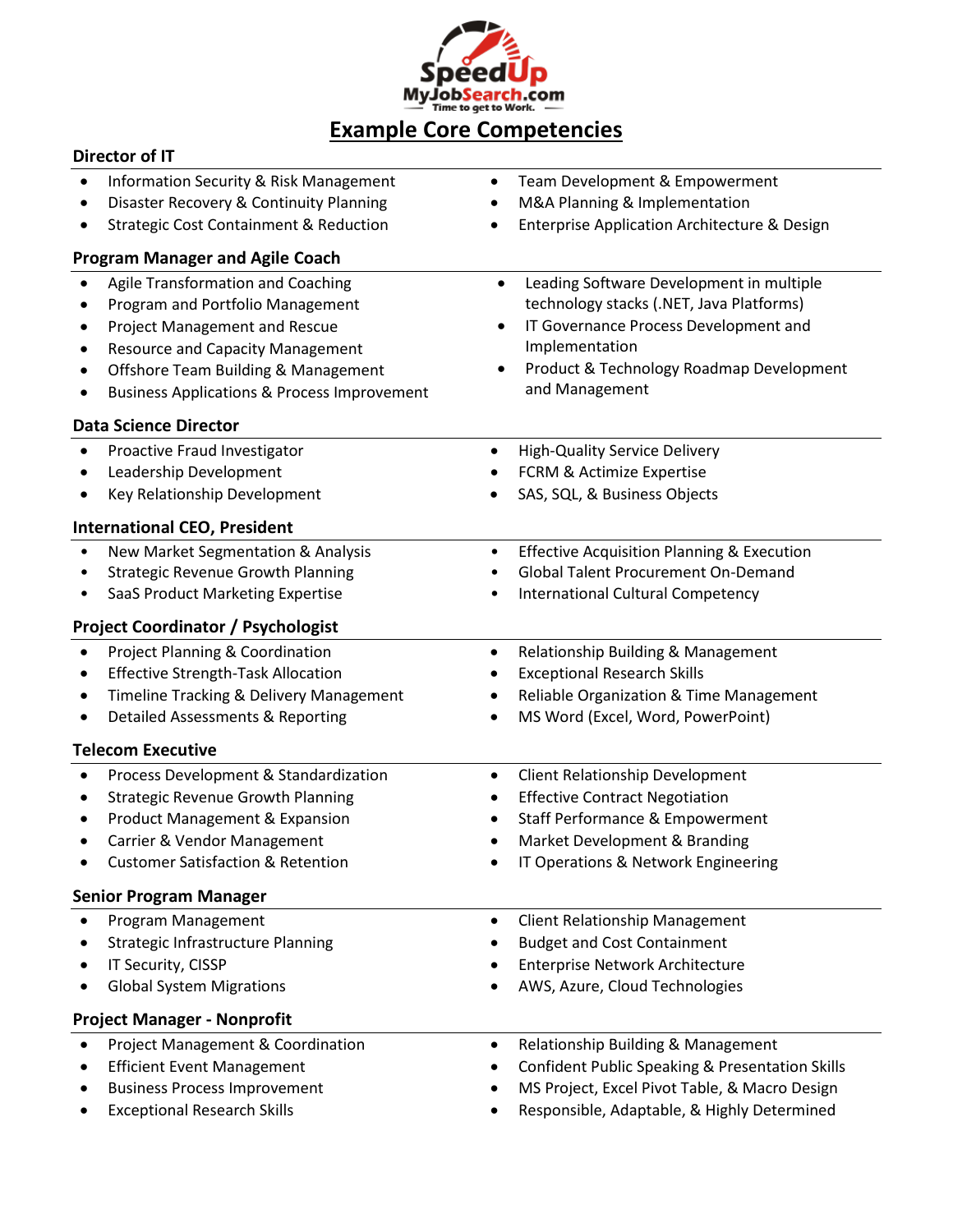

| <b>Senior Director, Call Center</b>                                                                                                                                                                                                                            |                                                                                                                                                                                         |
|----------------------------------------------------------------------------------------------------------------------------------------------------------------------------------------------------------------------------------------------------------------|-----------------------------------------------------------------------------------------------------------------------------------------------------------------------------------------|
| Cohesive & Engaged Team Building<br>Performance Improvement Structures<br><b>Efficient Data Analytics Monitoring</b><br>Compliance & Risk Management                                                                                                           | Profit & Loss (P&L) Management<br><b>Contract Negotiation &amp; Cost Containment</b><br><b>Effective Vendor Management</b><br>Call Center Technology Implementations                    |
| <b>IT Manager / Director - Hospital</b>                                                                                                                                                                                                                        |                                                                                                                                                                                         |
| <b>Strategic Team Delegation</b><br><b>System Integration Planning</b><br>IT Budgeting & Cost Containment<br><b>Effective Vendor Management</b><br><b>Collaborative Team Builder</b><br>$\bullet$<br><b>Global Systems &amp; Process Director</b>              | <b>Business Process Improvement</b><br>Disaster Recovery & Continuity<br>$\bullet$<br>Help Desk Management<br><b>Regulatory Standards Compliance</b><br>IT Service Strategy & Direction |
| Cross-functional global team development<br>$\bullet$<br>Strategic project planning & execution<br>$\bullet$<br>Global IT budgeting & cost containment<br>$\bullet$<br>Risk mitigation & contingency planning<br>$\bullet$<br><b>Manager, Field Operations</b> | Transformational leadership<br>$\bullet$<br>Organizational change management<br>Mergers & Acquisitions (M&A)<br>Effective vendor management<br>$\bullet$                                |
| <b>Construction Site Management</b><br><b>Full Budgetary Responsibilities</b><br><b>Field Operations Supervision</b><br>٠<br><b>Manager, Financial Planning and Analysis (FP&amp;A)</b>                                                                        | Serious Safety Incident Management<br>$\bullet$<br><b>Heavy Construction Project Planning</b><br>Risk Management & Cost Containment                                                     |
| Financial Planning & Analysis (FP&A)<br><b>Accurate Forecasting &amp; Budgeting</b><br><b>Pricing Strategy Optimization</b><br><b>Cost Accounting &amp; Financial Modeling</b>                                                                                 | Data & Metrics Driven Analysis<br>$\bullet$<br><b>Operational Process Improvement</b><br><b>KPI Development &amp; Analysis</b><br>Client Care & Dispute Resolution                      |
| <b>Director of Strategic Events</b><br>National & Community Event Creation<br><b>Operational Process Improvement</b><br><b>Strategy &amp; Policy Development</b>                                                                                               | Brand Development & Standardization<br>Manage \$6M+ Event Budgets<br>Departmental Leadership                                                                                            |
| <b>Effective Event Marketing</b><br><b>Director of Pharmaceutical Sales</b>                                                                                                                                                                                    | Problem discovery and resolution                                                                                                                                                        |
| Team Building/Management<br><b>Strategic Business Planning</b><br><b>Specialty Sales Experience</b><br>Buy-and-Bill Experience<br><b>Senior Pharmaceutical Sales AM</b>                                                                                        | Sales Process Improvement<br>$\bullet$<br>P&L/Budget Management<br><b>Operating Room Experience</b><br><b>KOL Development</b>                                                           |
| <b>Medical Technology Sales</b><br><b>Asset Allocation Expertise</b><br>4x President's Club Winner                                                                                                                                                             | Value-Based Relationship Building<br><b>Consultative Solution Selling</b><br><b>Medical Capital Equipment</b>                                                                           |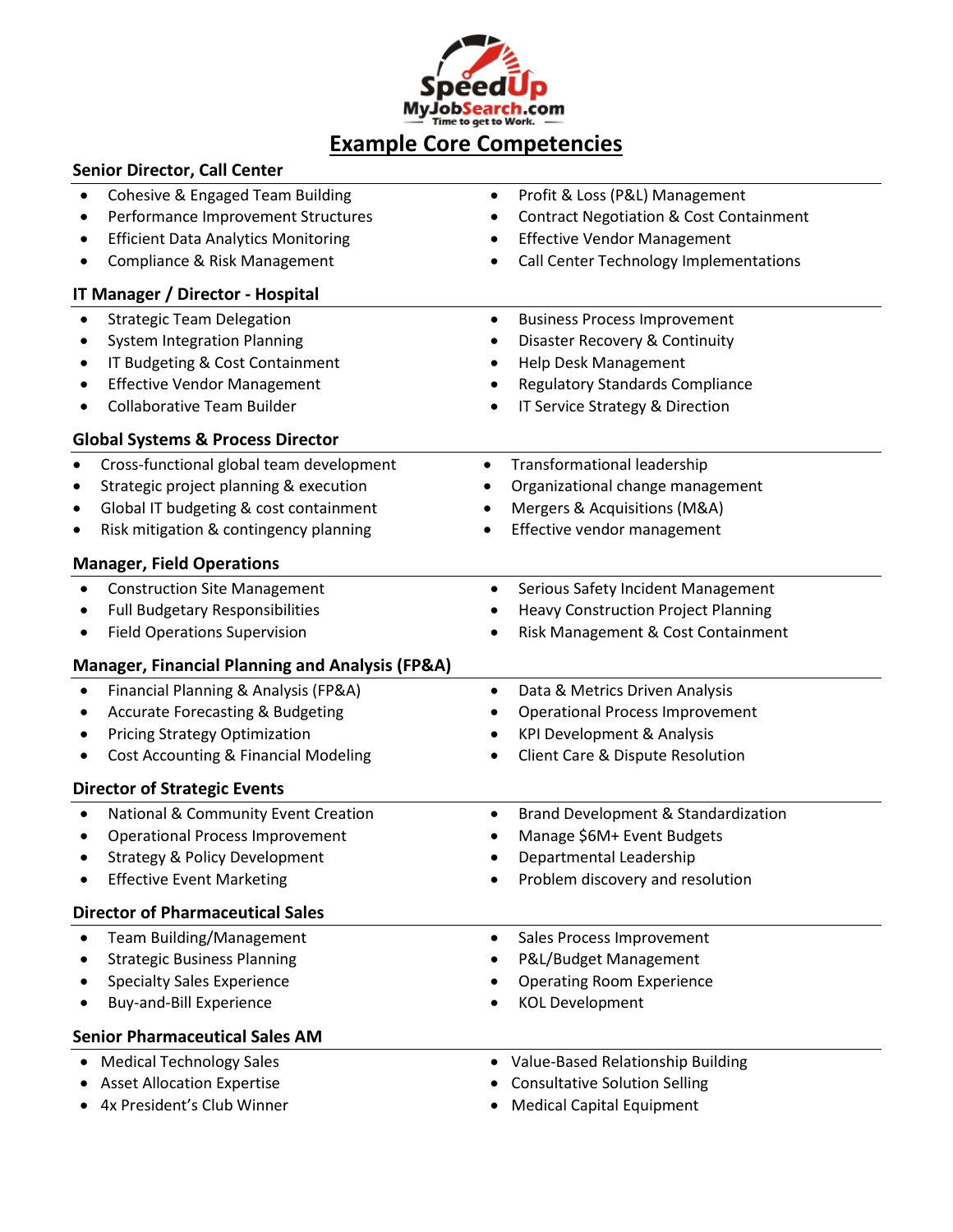

| <b>Network Engineer</b>                                  |                                                           |
|----------------------------------------------------------|-----------------------------------------------------------|
| • Strategic Project Planning & Management                | • Cisco Routing, Switching, SDN, VMware ESXi              |
| • Trusted Relationship Development                       | • C, Python, & Bash scripting, Linux                      |
| • Exceptional Capacity to Learn                          | • Strong Initiative, Determination, & Enthusias           |
| <b>Engineering Manager</b>                               |                                                           |
| Distributed Systems Architecture                         | <b>Strategic Team Delegation</b><br>$\bullet$             |
| <b>Strategic Cost Containment &amp; Reduction</b><br>٠   | <b>Collaborative Culture Development</b>                  |
| Highly Scalable Systems Architecture                     | <b>Cross-functional Leadership</b>                        |
| <b>System Integration Planning</b>                       | Python, NodeJS, PHP, MySQL, HBase                         |
| <b>Manager, Accounts Payable</b>                         |                                                           |
| Proactive Leadership & Mentoring<br>$\bullet$            | IRS & Tax Policy Compliance<br>$\bullet$                  |
| <b>Policy Creation &amp; Enforcement</b><br>٠            | <b>Effective Cost Containment</b>                         |
| <b>Strategic AP Process Improvement</b><br>٠             | <b>Exceptional Attention to Detail</b>                    |
| Metrics Reporting & Trend Identification<br>٠            | Ariba, JDE, PeopleSoft, Sage 500                          |
| <b>Senior Business Analyst - Healthcare</b>              |                                                           |
| <b>Healthcare Data Analysis</b><br>$\bullet$             | <b>Business Process Automation</b><br>$\bullet$           |
| Relationship & Consensus Building<br>٠                   | <b>Strategic Hiring &amp; Onboarding Practices</b>        |
| Task Value/Impact Analysis<br>٠                          | <b>Communication Process Improvement</b>                  |
| <b>Excellent Training &amp; Presentation Skills</b><br>٠ | SQL, SAS, Excel, JCL, ADB2                                |
| <b>Property Manager</b>                                  |                                                           |
| Multi-site Property Manager<br>$\bullet$                 | <b>Distressed Property Expert</b><br>٠                    |
| Portfolio Stabilization Specialist<br>٠                  | <b>Reliable Vacancy Reduction</b><br>٠                    |
| Multi-Property Staff Improvement                         | <b>Tenant Retention Programs</b><br>٠                     |
| Cost Containment at all levels                           | Physical Maintenance & Capital Improvements               |
| Dependable Financial Performance                         | YARDI, Skyline, Advantage, AMSI, MRI                      |
| <b>Management Consultant Executive</b>                   |                                                           |
| <b>Business Transformation Leadership</b><br>$\bullet$   | <b>Executive Evaluation &amp; Consulting</b><br>$\bullet$ |
| M&A Strategic Planning & Implementation<br>$\bullet$     | 6 to 26-Month Roadmap Development                         |
| Application & Database Architecture                      | Multiple Cert's in AWS, Cisco, Microsoft                  |
| Agile & Lean Methodologies<br>٠                          | Top Secret Security Clearance, TS/SCI                     |
| <b>Supply Chain Director</b>                             |                                                           |
| Supply Chain Management<br>$\bullet$                     | Value Engineering<br>٠                                    |
| <b>Global Sourcing</b>                                   | <b>Effective Cost Containment</b>                         |
| <b>Supplier Partnerships</b>                             | <b>Manufacturer Negotiation</b>                           |
| Healthcare & Medical Equipment                           | Supply Chain Process Improvement                          |
| <b>Records Analyst</b>                                   |                                                           |
| MS Office (Excel, Word, PPT, Outlook)                    | Positive, Outgoing Interpersonal Skills<br>٠              |
| <b>Sentinel Application Platform</b>                     | <b>Detailed Requirements Gathering</b>                    |
| <b>Meticulously Organized</b>                            | <b>Custom, Complex Report Building</b>                    |
| <b>Exceptional Attention to Detail</b>                   | Dependable, Responsible, Accountable                      |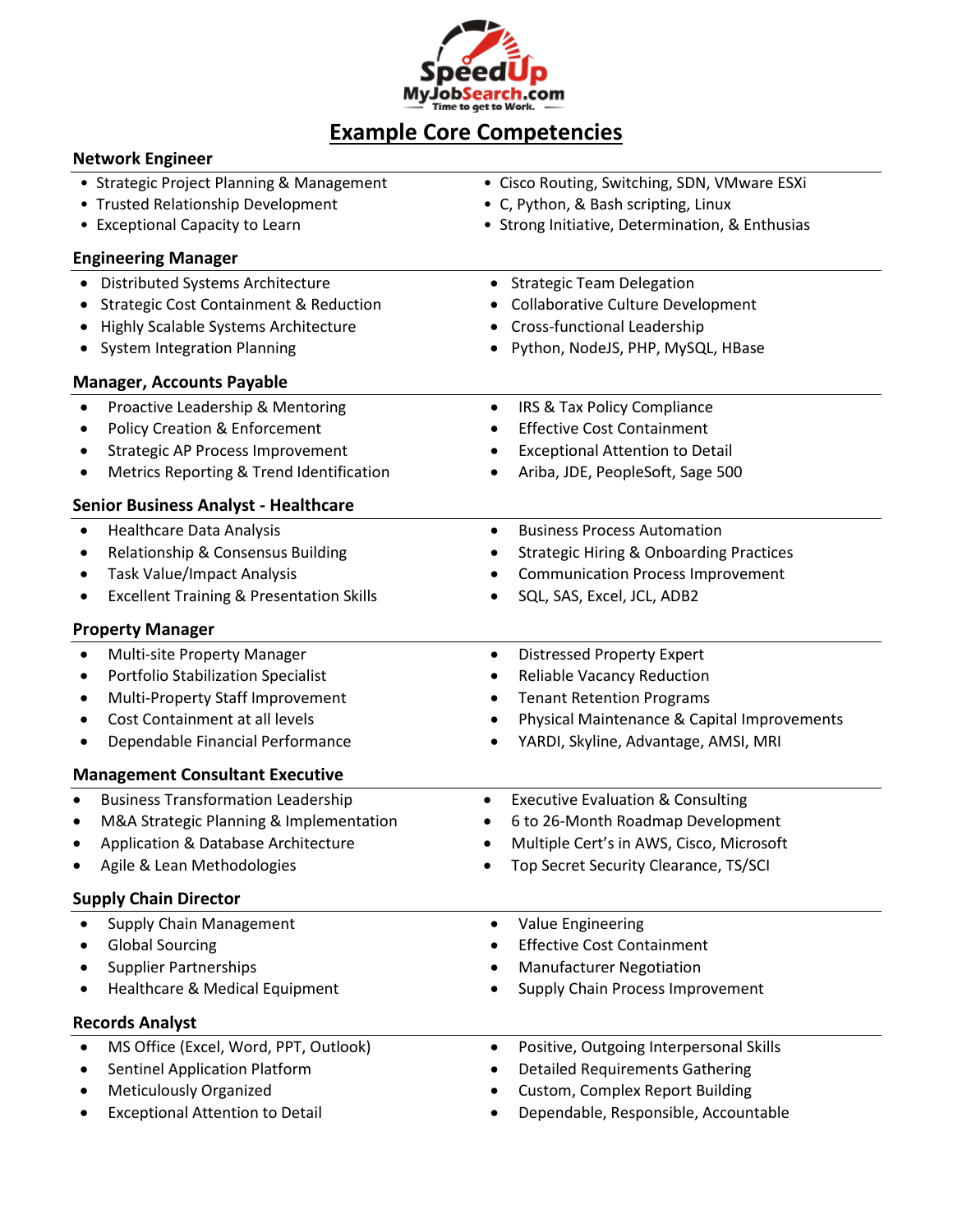

### **Sales Representative**

| <b>Constant Networking</b>                               | <b>Unrelenting Competitive Drive</b>                  |
|----------------------------------------------------------|-------------------------------------------------------|
| <b>Volume Cold Calling</b>                               | <b>Online Business Development</b>                    |
| Door to Door Cold Calling                                | <b>Consistent Desire to Learn</b>                     |
| <b>Creative Lead Sourcing</b>                            | Accountable, Reliable, & Committed                    |
| <b>IT Executive</b>                                      |                                                       |
| <b>Transformation Leadership</b><br>$\bullet$            | <b>Business Process Improvement</b><br>$\bullet$      |
| Program Management<br>$\bullet$                          | Talent Development & Engagement                       |
| <b>Organization Optimization</b>                         | <b>Application Architecture</b>                       |
| M&A Integration Planning                                 | Data Warehouse & Database Design                      |
| <b>Budget &amp; Vendor Management</b>                    | SAP, JDA, Oracle, Hadoop                              |
| <b>Business Development Executive</b>                    |                                                       |
| <b>Technology Evangelist Marketing</b><br>$\bullet$      | National Conference Speaker<br>$\bullet$              |
| <b>Strategic Relationship Building</b>                   | <b>Organizational Process Creation</b>                |
| <b>Transformational Leadership</b><br>٠                  | <b>VC Fundraising Expertise</b>                       |
| <b>Risk Management Specialist</b>                        |                                                       |
| <b>Risk Management</b><br>$\bullet$                      | <b>Background Investigation Searches</b><br>$\bullet$ |
| <b>Medical Claims Adjusting</b>                          | Social Media Investigations                           |
| Workers' Compensation                                    | Investigate Fraudulent Claims                         |
| Return-To-Work programs<br>٠                             | <b>Urgent Incident Response</b>                       |
| <b>Director of Insurance Product Strategy</b>            |                                                       |
| <b>Establish Insurance Product Strategy</b><br>$\bullet$ | Cross-Functional Leadership Development<br>$\bullet$  |
| <b>Product Distribution Strategies</b><br>٠              | Drive Sales and Revenue Growth<br>$\bullet$           |
| <b>Product Design and Development</b>                    | <b>Strategic Insurance Product Line Planning</b>      |
| Life, Disability, & Long-term Care Expertise             | Underwriting, Finance, Sales, & Marketing             |
| <b>Director of Retail Operations and Strategy</b>        |                                                       |
| Team Building & Leadership<br>$\bullet$                  | Enterprise-wide Performance Measurement<br>$\bullet$  |
| <b>Operations Management</b><br>٠                        | <b>Business Process Improvement</b>                   |
| <b>Predictive Modeling Enhancement</b>                   | Expertise in Legal, Financial, Accounting             |
| <b>Vice President, Third-Party Risk</b>                  |                                                       |
| <b>Risk Policy Creation</b>                              | Due Diligence Leadership<br>$\bullet$                 |
| <b>Client Relationship Management</b>                    | <b>Contract Management</b><br>٠                       |
| Exposed Risk Identification & Mitigation                 | <b>Business Process Improvement</b>                   |
| <b>Strategic Planning</b>                                | Persistent, Honest, and Accountable                   |
| <b>Vice President of Sales</b>                           |                                                       |
| Award Winning Sales Leadership<br>$\bullet$              | <b>Strategic Contract Refinements</b><br>$\bullet$    |
| Reliable Sales Structure Creation<br>٠                   | <b>Recruit &amp; Train Top Performers</b>             |
| <b>Establish Pricing Strategies</b>                      | Team Performance Improvement                          |
| <b>Consistent National Account Growth</b>                | Government, Hospitality, Manufacturing                |